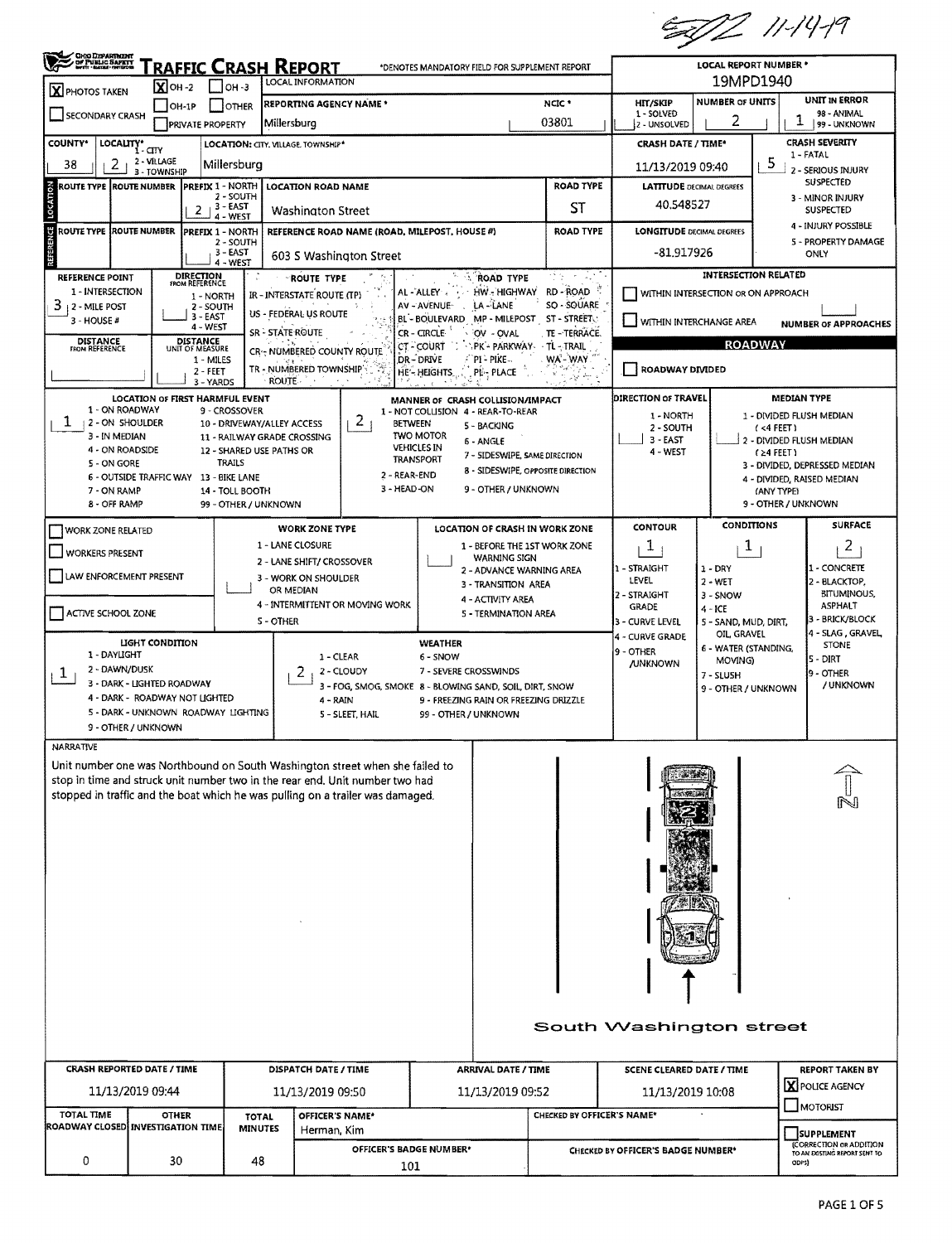|                            |                                                                                                               |                                                               |                                                                        |                                             |                                                 |                                                 |                                                                        | <b>LOCAL REPORT NUMBER</b>                                       |  |  |
|----------------------------|---------------------------------------------------------------------------------------------------------------|---------------------------------------------------------------|------------------------------------------------------------------------|---------------------------------------------|-------------------------------------------------|-------------------------------------------------|------------------------------------------------------------------------|------------------------------------------------------------------|--|--|
|                            | OHOO DEPARTMENT                                                                                               |                                                               |                                                                        |                                             |                                                 |                                                 |                                                                        | 19MPD1940                                                        |  |  |
| UNIT#                      | OWNER NAME: LAST, FIRST, MIDDLE ( C SAME AS DRIVER)                                                           |                                                               |                                                                        |                                             |                                                 | OWNER PHONE:INCLUDE AREA CODE (E) SAME AS ORNER |                                                                        | DAMAGE                                                           |  |  |
| 1                          | WILLISTON, HARRY, E                                                                                           |                                                               |                                                                        |                                             | 330-440-1912                                    |                                                 |                                                                        | <b>DAMAGE SCALE</b>                                              |  |  |
|                            | OWNER ADDRESS: STREET, CITY, STATE, ZIP ( E) SAME AS DRIVER)                                                  |                                                               |                                                                        |                                             |                                                 |                                                 | 1 - NONE<br>2<br>2 - MINOR DAMAGE                                      | 3 - FUNCTIONAL DAMAGE<br>4 - DISABLING DAMAGE                    |  |  |
|                            | 242 BEAVER AVE NE, NEW PHILADELPHIA, OH, 44663<br>COMMERCIAL CARRIER: NAME ADDRESS, CITY, STATE, ZIP          |                                                               |                                                                        | COMMERCIAL CARRIER PHONE: INCLUDE AREA CODE |                                                 |                                                 | 9 - UNKNOWN                                                            |                                                                  |  |  |
|                            |                                                                                                               |                                                               |                                                                        |                                             |                                                 |                                                 | DAMAGED AREA(S)                                                        |                                                                  |  |  |
|                            | LP STATE   LICENSE PLATE #                                                                                    |                                                               | <b>VEHICLE IDENTIFICATION #</b>                                        | <b>VEHICLE YEAR</b><br><b>VEHICLE MAKE</b>  |                                                 |                                                 | INDICATE ALL THAT APPLY                                                |                                                                  |  |  |
| OН                         | <b>HSM4558</b>                                                                                                |                                                               | 2MEFM74W6XX651276                                                      |                                             | 1999                                            | MERCURY                                         |                                                                        |                                                                  |  |  |
| <b>INSURANCE</b>           | <b>INSURANCE COMPANY</b>                                                                                      |                                                               | <b>INSURANCE POLICY #</b>                                              |                                             | <b>COLOR</b>                                    | <b>VEHICLE MODEL</b>                            |                                                                        |                                                                  |  |  |
| <b>J</b> verifieo          | <b>PROGRESSIVE</b><br><b>TYPE OF USE</b>                                                                      |                                                               |                                                                        |                                             | <b>SIL</b><br>TOWED BY: COMPANY NAME            | <b>GRAND MARQUIS</b>                            |                                                                        |                                                                  |  |  |
| COMMERCIAL                 | <b>GOVERNMENT</b>                                                                                             | IN EMERGENCY<br><b>RESPONSE</b>                               | US DOT#                                                                |                                             |                                                 |                                                 |                                                                        |                                                                  |  |  |
| INTERLOCK                  |                                                                                                               | # OCCUPANTS                                                   | VEHICLE WEIGHT GVWR/GCWR<br>$1 -$ s10K LBS.                            |                                             | <b>IMATERIAL</b><br><b>CLASS#</b>               | <b>HAZARDOUS MATERIAL</b><br>PLACARD ID#        |                                                                        |                                                                  |  |  |
| DEVICE<br>EQUIPPED         | <b>HIT/SKIP UNIT</b>                                                                                          |                                                               | 2 - 10.001 - 26K LBS.<br>$3 - 26K$ LBS.                                |                                             | RELEASED<br>PLACARD                             |                                                 |                                                                        |                                                                  |  |  |
|                            | 1 - PASSENGER CAR                                                                                             | 6 - VAN (9-1S SEATS)                                          | 12 - GOLF CART                                                         |                                             | 18 - LIMO (LIVERY VEHICLE)                      | 23 - PEDESTRIAN/SKATER                          |                                                                        |                                                                  |  |  |
|                            | 2 - PASSENGER VAN<br>(MINIVAN)                                                                                | 7 - MOTORCYCLE 2-WHEELED<br>8 - MOTORCYCLE 3-WHEELED          | 13 - SNOWMOBILE<br>14 - SINGLE UNIT                                    |                                             | 19 - BUS (16+ PASSENGERS)                       | 24 - WHEELCHAIR (ANY TYPE)                      |                                                                        |                                                                  |  |  |
|                            | UNIT TYPE 3 - SPORT UTILITY                                                                                   | 9 - AUTOCYCLE                                                 | <b>TRUCK</b>                                                           | 20 - OTHER VEHICLE<br>21 - HEAVY EQUIPMENT  |                                                 | 25 - OTHER NON-MOTORIST<br>26 - BICYCLE         |                                                                        |                                                                  |  |  |
|                            | VEHICLE<br>4 - PICK UP                                                                                        | 10 - MOPED OR MOTORIZED<br>BICYCLE                            | 15 - SEMI-TRACTOR<br>16 - FARM EQUIPMENT                               |                                             | 22 - ANIMAL WITH RIDER OR                       | 27 - TRAIN                                      |                                                                        |                                                                  |  |  |
|                            | S - CARGO VAN<br>(ATV/UTV)                                                                                    | 11 - ALL TERRAIN VEHICLE                                      | 17 - MOTORHOME                                                         |                                             | ANIMAL-DRAWN VEHICLE                            | 99 - UNKNOWN OR HIT/SKIP                        |                                                                        |                                                                  |  |  |
|                            | # OF TRAILING UNITS                                                                                           |                                                               |                                                                        |                                             |                                                 |                                                 |                                                                        |                                                                  |  |  |
| <b>VEHICL</b>              | WAS VEHICLE OPERATING IN AUTONOMOUS<br>MODE WHEN CRASH OCCURRED?                                              |                                                               | 0 - NO AUTOMATION                                                      |                                             | 3 - CONDITIONAL AUTOMATION 9 - UNKNOWN          |                                                 |                                                                        | 12                                                               |  |  |
| 2                          |                                                                                                               | 0                                                             | 1 - DRIVER ASSISTANCE                                                  |                                             | 4 - HIGH AUTOMATION                             |                                                 |                                                                        |                                                                  |  |  |
|                            | 1 - YES 2 - NO 9 - OTHER / UNKNOWN AUTONOMOUS 2 - PARTIAL AUTOMATION S - FULL AUTOMATION                      | MODE LEVEL                                                    |                                                                        |                                             |                                                 |                                                 |                                                                        |                                                                  |  |  |
|                            | $1 - NONE$                                                                                                    | <b>6 - BUS - CHARTER/TOUR</b>                                 | $11 - FIRE$                                                            | 16 - FARM                                   |                                                 | 21 - MAIL CARRIER                               |                                                                        |                                                                  |  |  |
|                            | $2 - TAXI$<br>7 - BUS - INTERCITY<br>12 - MILITARY<br>3 - ELECTRONIC RIDE<br>8 - BUS - SHUTTLE<br>13 - POLICE |                                                               |                                                                        |                                             | 17 - MOWING<br>18 - SNOW REMOVAL                | 99 - OTHER / UNKNOWN                            |                                                                        |                                                                  |  |  |
| SPECIAL                    | SHARING<br><b>FUNCTION 4 - SCHOOL TRANSPORT</b>                                                               | 9 - BUS - OTHER                                               | 14 - PUBLIC UTILITY                                                    |                                             | 19 - TOWING                                     |                                                 |                                                                        |                                                                  |  |  |
|                            | 5 - BUS - TRANSIT/COMMUTER                                                                                    | 10 - AMBULANCE                                                | 15 - CONSTRUCTION EQUIP.                                               |                                             | 20 - SAFETY SERVICE<br>PATROL                   |                                                 |                                                                        | 12                                                               |  |  |
| ı                          | 1 - NO CARGO BODY TYPE                                                                                        | 4 - LOGGING                                                   | 7 - GRAIN/CHIPS/GRAVEL                                                 | 11 - DUMP                                   |                                                 | 99 - OTHER / UNKNOWN                            |                                                                        |                                                                  |  |  |
| CARGO                      | / NOT APPLICABLE<br>$2 - 80S$                                                                                 | <b>S-INTERMODAL</b><br>CONTAINER CHASSIS                      | 8 - POLE<br>9 - CARGO TANK                                             |                                             | 12 - CONCRETE MIXER<br>13 - AUTO TRANSPORTER    |                                                 |                                                                        | 犜                                                                |  |  |
| <b>BODY</b><br><b>TYPE</b> | 3 - VEHICLE TOWING<br>ANOTHER MOTOR VEHICLE                                                                   | 6 - CARGOVAN<br>/ENCLOSED BOX                                 | 10 - FLAT BED                                                          |                                             | 14 - GARBAGE/REFUSE                             |                                                 |                                                                        | o.                                                               |  |  |
|                            | 1 - TURN SIGNALS                                                                                              | 4 - BRAKES                                                    | 7 - WORN OR SLICK TIRES                                                |                                             | 9 - MOTOR TROUBLE                               | 99 - OTHER / UNKNOWN                            |                                                                        |                                                                  |  |  |
| <b>VEHICLE</b>             | 2 - HEAD LAMPS                                                                                                | <b>S-STEERING</b>                                             | 8 - TRAILER EQUIPMENT<br>DEFECTIVE                                     |                                             | 10 - DISABLED FROM PRIOR<br><b>ACCIDENT</b>     |                                                 |                                                                        |                                                                  |  |  |
| <b>DEFECTS</b>             | 3 - TAIL LAMPS                                                                                                | <b>6 - TIRE BLOWOUT</b>                                       |                                                                        |                                             |                                                 |                                                 | $\Box$ - NO DAMAGE [0]                                                 | J- UNDERCARRIAGE [14]                                            |  |  |
|                            | 1 - INTERSECTION -                                                                                            | 4 - MIDBLOCK -                                                | 7 - SHOULDER/ROADSIDE                                                  |                                             | 10 - DRIVEWAY ACCESS                            | 99 - OTHER / UNKNOWN                            | $\Box$ -TOP [13]                                                       |                                                                  |  |  |
| NON-                       | <b>MARKED CROSSWALK</b><br>2 - INTERSECTION -                                                                 | MARKED CROSSWALK<br>5 - TRAVEL LANE -                         | <b>B - SIDEWALK</b>                                                    |                                             | 11 - SHARED USE PATHS<br>OR TRAILS              |                                                 |                                                                        | $\Box$ - ALL AREAS [ 15 ]                                        |  |  |
| MOTORIST<br>LOCATION       | <b>UNMARKED CROSSWALK</b><br>3 - INTERSECTION - OTHER                                                         | OTHER LOCATION<br><b>6 - BICYCLE LANE</b>                     | 9 - MEDIAN/CROSSING<br><b>ISLAND</b>                                   |                                             | 12 - FIRST RESPONDER<br>AT INCIDENT SCENE       |                                                 |                                                                        | $\Box$ - UNIT NOT AT SCENE [16]                                  |  |  |
|                            | 1 - NON-CONTACT                                                                                               | 1 - STRAIGHT AHEAD                                            | 9 - LEAVING TRAFFIC<br>LANE                                            |                                             | WALKING, RUNNING,<br>JOGGING, PLAYING           | 21 - STANDING OUTSIDE<br>DISABLED VEHICLE       |                                                                        | <b>INITIAL POINT OF CONTACT</b>                                  |  |  |
| 3                          | 2 - NON-COLLISION                                                                                             | 2 - BACKING<br>3 - CHANGING LANES                             | 10 - PARKED                                                            |                                             | 16 - WORKING                                    | 99 - OTHER / UNKNOWN                            | 0 - NO DAMAGE                                                          | 14 - UNDERCARRIAGE                                               |  |  |
| <b>ACTION</b>              | 3 - STRIKING                                                                                                  | 4 - OVERTAKING/PASSING<br>PRE-CRASH 5 - MAKING RIGHT TURN     | 11 - SLOWING OR STOPPED<br>IN TRAFFIC                                  |                                             | 17 - PUSHING VEHICLE<br>18 - APPROACHING OR     |                                                 | 1-12 - REFER TO UNIT 15 - VEHICLE NOT AT SCENE<br>12<br><b>DIAGRAM</b> |                                                                  |  |  |
|                            | 4 - STRUCK<br>5 - BOTH STRIKING                                                                               | ACTIONS 6 - MAKING LEFT TURN<br>7 - MAKING U-TURN             | 12 - DRIVERLESS<br>13 - NEGOTIATING A CURVE                            |                                             | LEAVING VEHICLE<br>19 - STANDING                |                                                 | 99 - UNKNOWN<br>13 - TOP                                               |                                                                  |  |  |
|                            | <b>&amp; STRUCK</b>                                                                                           | 8 - ENTERING TRAFFIC                                          | 14 - ENTERING OR CROSSING                                              |                                             | 20 - OTHER NON-MOTORIST                         |                                                 |                                                                        |                                                                  |  |  |
|                            | 9 - OTHER / UNKNOWN<br>1 - NONE                                                                               | LANE                                                          | SPECIFIED LOCATION<br>B - FOLLOWING TOO CLOSE 13 - IMPROPER START FROM |                                             |                                                 | 18 - OPERATING DEFECTIVE 23 - OPENING DOOR INTO | <b>TRAFFICWAY FLOW</b>                                                 | TRAFFIC<br><b>TRAFFIC CONTROL</b>                                |  |  |
|                            | 2 - FAILURE TO YIELD<br>3 - RAN RED LIGHT                                                                     | /ACDA<br>9 - IMPROPER LANE                                    | A PARKED POSITION<br>14 - STOPPED OR PARKED                            |                                             | EQUIPMENT<br>19 - LOAD SHIFTING                 | ROADWAY<br>99 - OTHER IMPROPER                  | 1 - ONE-WAY                                                            | 1 - ROUNDABOUT 4 - STOP SIGN                                     |  |  |
| 8                          | 4 - RAN STOP SIGN                                                                                             | CHANGE                                                        | <b>ILLEGALLY</b>                                                       |                                             | /FALLING/SPILLING                               | ACTION                                          | 2 - TWO-WAY<br>2                                                       | 2 - SIGNAL<br>5 - YIELD SIGN<br>6                                |  |  |
| <u>ာ</u>                   | S - UNSAFE SPEED<br>CONTRIBUTING 6-IMPROPER TURN                                                              | 10 - IMPROPER PASSING<br>11 - DROVE OFF ROAD                  | 15 - SWERVING TO AVOID<br>16 - WRONG WAY                               |                                             | 20 - IMPROPER CROSSING<br>21 - LYING IN ROADWAY |                                                 |                                                                        | 3 - FLASHER<br><b>6 - NO CONTROL</b>                             |  |  |
|                            | CIRCUMSTANCES 7 - LEFT OF CENTER                                                                              | 12 - IMPROPER BACKING                                         | 17 - VISION OBSTRUCTION                                                |                                             | 22 - NOT DISCERNIBLE                            |                                                 | # OF THROUGH LANES<br>ON ROAD                                          | <b>RAIL GRADE CROSSING</b><br>1 - NOT INVLOVED                   |  |  |
| EVEN                       | <b>SEOUENCE OF EVENTS</b>                                                                                     |                                                               |                                                                        |                                             |                                                 |                                                 | 2                                                                      | 2 - INVOLVED-ACTIVE CROSSING                                     |  |  |
| 20                         | 1 - OVERTURN/ROLLOVER                                                                                         | and the monotonic contract of the<br>7 - SEPARATION OF UNITS  | EVENTS.<br>Ŧ<br>12 - DOWNHILL RUNAWAY                                  |                                             | <b>Monday Committee</b><br>19 - ANIMAL -OTHER   | 1、以為代表<br>23 - STRUCK BY FALLING.               |                                                                        | 3 - INVOLVED-PASSIVE CROSSING                                    |  |  |
| $\mathbf{1}$               | 2 - FIRE/EXPLOSION<br>3 - IMMERSION                                                                           | 8 - RAN OFF ROAD RIGHT<br>9 - RAN OFF ROAD LEFT               | 13 - OTHER NON-COLLISION<br>14 - PEDESTRIAN                            |                                             | 20 - MOTOR VEHICLE IN<br>TRANSPORT              | SHIFTING CARGO OR<br>ANYTHING SET IN            |                                                                        | UNIT / NON-MOTORIST DIRECTION                                    |  |  |
|                            | 4 - JACKKNIFE<br>5 - CARGO / EQUIPMENT                                                                        | 10 - CROSS MEDIAN<br>11 - CROSS CENTERLINE -                  | 15 - PEDALCYCLE<br>16 - RAILWAY VEHICLE                                |                                             | 21 - PARKED MOTOR<br>VEHICLE                    | <b>MOTION BY A MOTOR</b><br>VEHICLE             |                                                                        | 1 - NORTH<br>5 - NORTHEAST                                       |  |  |
|                            | LOSS OR SHIFT                                                                                                 | OPPOSITE DIRECTION                                            | 17 - ANIMAL - FARM                                                     |                                             | 22 - WORK ZONE                                  | 24 - OTHER MOVABLE<br>OBJECT                    |                                                                        | 2 - SOUTH<br><b>6 - NORTHWEST</b><br>$3 - EAST$<br>7 - SOUTHEAST |  |  |
|                            | 6 - EQUIPMENT FAILURE                                                                                         | OF TRAVEL                                                     | 18 - ANIMAL - DEER                                                     |                                             | <b>MAINTENANCE</b><br>EQUIPMENT                 | service man                                     | $F_{\text{ROM}}$ 2<br>$\mathbf{r}$<br>TO                               | 4 - WEST<br>8 - SOUTHWEST                                        |  |  |
|                            | 25 - IMPACT ATTENUATOR                                                                                        | 31 - GUARDRAIL END                                            | COLLISION WITH FIXED OBJECT - STRUCK<br>38 - OVERHEAD SIGN POST        |                                             | 45 - EMBANKMENT                                 | т,<br>52 - BUILDING                             |                                                                        | 9 - OTHER / UNKNOWN                                              |  |  |
|                            | / CRASH CUSHION<br>26 - BRIDGE OVERHEAD                                                                       | 32 - PORTABLE BARRIER<br>33 - MEDIAN CABLE BARRIER            | 39 - LIGHT / LUMINARIES<br><b>SUPPORT</b>                              | 46 - FENCE                                  | 47 - MAILBOX                                    | 53 - TUNNEL<br><b>54 - OTHER FIXED</b>          | <b>UNIT SPEED</b>                                                      | DETECTED SPEED                                                   |  |  |
|                            | <b>STRUCTURE</b><br>27 - BRIDGE PIER OR                                                                       | 34 - MEDIAN GUARDRAIL<br><b>BARRIER</b>                       | 40 - UTILITY POLE<br>41 - OTHER POST, POLE                             | 48 - TREE                                   | 49 - FIRE HYDRANT                               | OBJECT<br>99 - OTHER / UNKNOWN                  | 5                                                                      | 1 - STATED / ESTIMATED SPEED                                     |  |  |
|                            | ABUTMENT<br>28 - BRIDGE PARAPET                                                                               | 35 - MEDIAN CONCRETE<br>BARRIER                               | OR SUPPORT                                                             |                                             | 50 - WORK ZONE<br>MAINTENANCE                   |                                                 |                                                                        |                                                                  |  |  |
|                            | 29 - BRIDGE RAIL<br>30 - GUARDRAIL FACE                                                                       | 36 - MEDIAN OTHER BARRIER 43 - CURB<br>37 - TRAFFIC SIGN POST | 42 - CULVERT<br>44 - DITCH                                             | 51 - WALL                                   | EQUIPMENT                                       |                                                 | <b>POSTED SPEED</b>                                                    | T<br>  2 - CALCULATED / EDR                                      |  |  |
|                            |                                                                                                               |                                                               |                                                                        |                                             |                                                 |                                                 | 35                                                                     | 3 - UNDETERMINED                                                 |  |  |
| ı                          | <b>FIRST HARMFUL EVENT</b>                                                                                    |                                                               | <b>MOST HARMFUL EVENT</b>                                              |                                             |                                                 |                                                 |                                                                        |                                                                  |  |  |

 $\downarrow$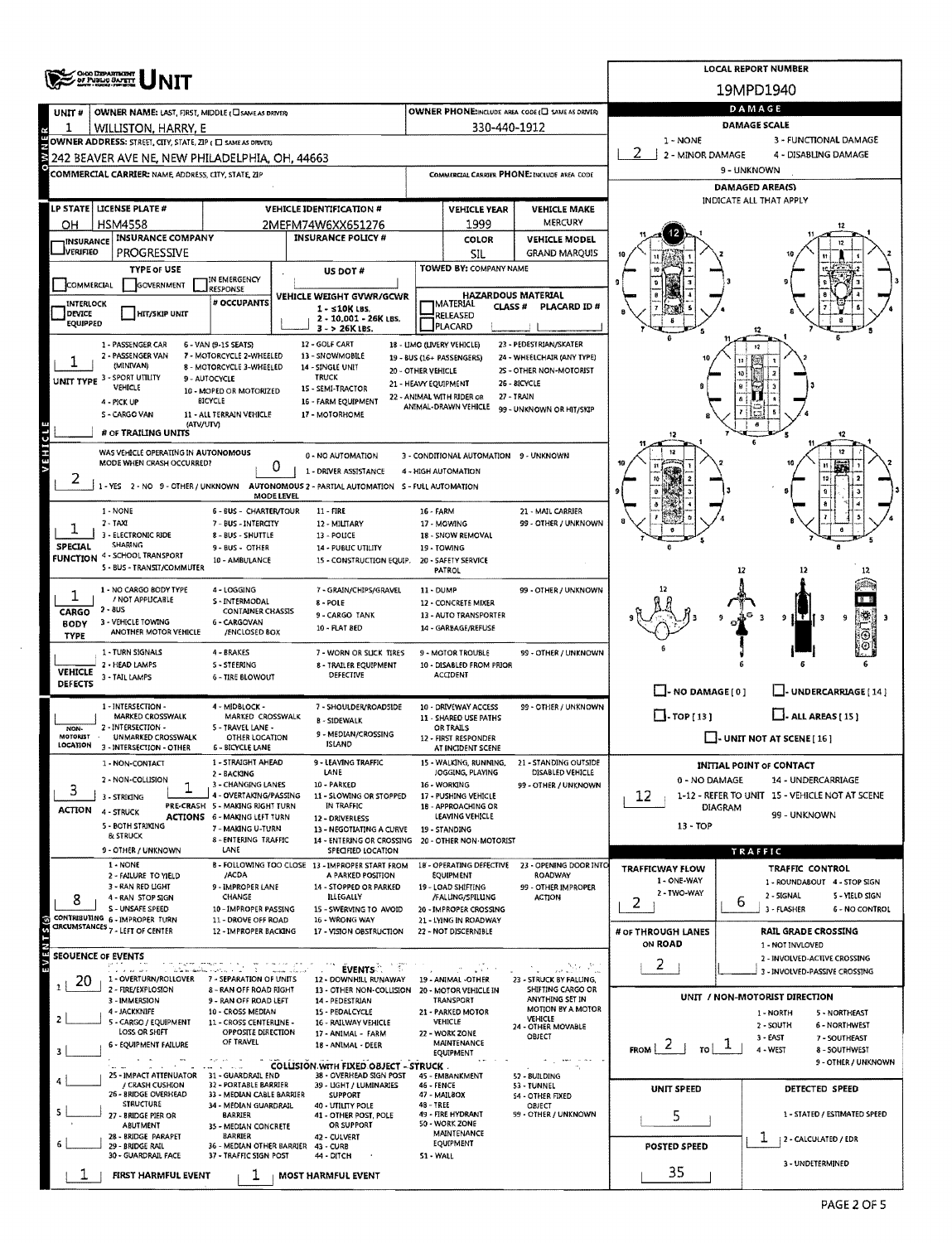|                                                                      |                                                                                                                                                            |                                                                                                                                                                                        |                                                                                          |                                                                               |                                                  |                                             |                                                     | <b>LOCAL REPORT NUMBER</b>                                         |  |  |  |
|----------------------------------------------------------------------|------------------------------------------------------------------------------------------------------------------------------------------------------------|----------------------------------------------------------------------------------------------------------------------------------------------------------------------------------------|------------------------------------------------------------------------------------------|-------------------------------------------------------------------------------|--------------------------------------------------|---------------------------------------------|-----------------------------------------------------|--------------------------------------------------------------------|--|--|--|
|                                                                      | <b>OHIO DEPARTMENT</b><br>OF PUBLIC SAFETY                                                                                                                 |                                                                                                                                                                                        | 19MPD1940                                                                                |                                                                               |                                                  |                                             |                                                     |                                                                    |  |  |  |
| UNIT#                                                                | OWNER NAME: LAST, FIRST, MIDDLE (C) SAME AS DRIVERY                                                                                                        |                                                                                                                                                                                        | DAMAGE                                                                                   |                                                                               |                                                  |                                             |                                                     |                                                                    |  |  |  |
| 2                                                                    | YODER, LEROY, D                                                                                                                                            |                                                                                                                                                                                        |                                                                                          | <b>DAMAGE SCALE</b>                                                           |                                                  |                                             |                                                     |                                                                    |  |  |  |
|                                                                      | OWNER ADDRESS: STREET, CITY, STATE, ZIP ( C) SAME AS DRIVERY                                                                                               |                                                                                                                                                                                        |                                                                                          | 1 - NONE<br>3 - FUNCTIONAL DAMAGE<br>2 - MINOR DAMAGE<br>4 - DISABLING DAMAGE |                                                  |                                             |                                                     |                                                                    |  |  |  |
|                                                                      | 33872 TR 127, MILLERSBURG, OH, 44654<br>COMMERCIAL CARRIER: NAME ADDRESS, CITY, STATE, ZIP                                                                 |                                                                                                                                                                                        |                                                                                          |                                                                               |                                                  | COMMERCIAL CARRIER PHONE: INCLUDE AREA CODE |                                                     | 9 - UNKNOWN                                                        |  |  |  |
|                                                                      |                                                                                                                                                            |                                                                                                                                                                                        |                                                                                          | <b>DAMAGED AREA(S)</b>                                                        |                                                  |                                             |                                                     |                                                                    |  |  |  |
| <b>LP STATE   LICENSE PLATE #</b><br><b>VEHICLE IDENTIFICATION #</b> |                                                                                                                                                            |                                                                                                                                                                                        |                                                                                          |                                                                               | <b>VEHICLE YEAR</b>                              | <b>VEHICLE MAKE</b>                         |                                                     | INDICATE ALL THAT APPLY                                            |  |  |  |
| OН                                                                   | HOT1125<br>3D7KS19D96G17954                                                                                                                                |                                                                                                                                                                                        |                                                                                          |                                                                               | 2006                                             | <b>DODGE</b>                                |                                                     |                                                                    |  |  |  |
| <b>X</b> INSURANCE                                                   | <b>INSURANCE COMPANY</b><br><b>INSURANCE POLICY #</b>                                                                                                      |                                                                                                                                                                                        |                                                                                          |                                                                               | COLOR                                            | <b>VEHICLE MODEL</b>                        |                                                     |                                                                    |  |  |  |
|                                                                      | <b>STATE FARM</b><br><b>TYPE OF USE</b>                                                                                                                    |                                                                                                                                                                                        | 982-3416-B17-35                                                                          |                                                                               | BLU<br>TOWED BY: COMPANY NAME                    | RAM                                         |                                                     |                                                                    |  |  |  |
| COMMERCIAL                                                           | GOVERNMENT                                                                                                                                                 | IN EMERGENCY<br><b>RESPONSE</b>                                                                                                                                                        | US DOT #                                                                                 |                                                                               |                                                  |                                             |                                                     |                                                                    |  |  |  |
| INTERLOCK                                                            |                                                                                                                                                            | # OCCUPANTS                                                                                                                                                                            | VEHICLE WEIGHT GVWR/GCWR<br>$1 - 510K$ LBS.                                              |                                                                               | <b>HAZARDOUS MATERIAL</b><br>MATERIAL<br>CLASS # | PLACARD ID#                                 |                                                     |                                                                    |  |  |  |
| DEVICE<br><b>EQUIPPED</b>                                            | <b>HIT/SKIP UNIT</b>                                                                                                                                       |                                                                                                                                                                                        | 2 - 10.001 - 26K LBS.<br>$3 - 26K$ LBS.                                                  |                                                                               | RELEASED<br>PLACARD                              |                                             |                                                     |                                                                    |  |  |  |
|                                                                      | 1 - PASSENGER CAR                                                                                                                                          | 6 - VAN (9-15 SEATS)                                                                                                                                                                   | 12 - GOLF CART                                                                           |                                                                               | 18 - LIMO (LIVERY VEHICLE)                       | 23 - PEDESTRIAN/SKATER                      |                                                     |                                                                    |  |  |  |
|                                                                      | 2 - PASSENGER VAN<br>(MINIVAN)                                                                                                                             | 7 - MOTORCYCLE 2-WHEELED<br>8 - MOTORCYCLE 3-WHEELED                                                                                                                                   | 13 - SNOWMOBILE<br>14 - SINGLE UNIT                                                      |                                                                               | 19 - BUS (16 + PASSENGERS)                       | 24 - WHEELCHAIR (ANY TYPE)                  |                                                     |                                                                    |  |  |  |
|                                                                      | UNIT TYPE 3 - SPORT UTILITY<br>VEHICLE                                                                                                                     | 9 - AUTOCYCLE                                                                                                                                                                          | <b>TRUCK</b>                                                                             | 20 - OTHER VEHICLE<br>21 - HEAVY EQUIPMENT                                    |                                                  | 25 - OTHER NON-MOTORIST<br>26 - BICYCLE     |                                                     |                                                                    |  |  |  |
|                                                                      | 4 - PICK UP                                                                                                                                                | 10 - MOPED OR MOTORIZED<br>BICYCLE                                                                                                                                                     | 15 - SEMI-TRACTOR<br>16 - FARM EQUIPMENT                                                 |                                                                               | 22 - ANIMAL WITH RIDER OR                        | 27 - TRAIN                                  |                                                     |                                                                    |  |  |  |
|                                                                      | 5 - CARGO VAN<br>(ATV/UTV)                                                                                                                                 | 11 - ALL TERRAIN VEHICLE                                                                                                                                                               | 17 - MOTORHOME                                                                           |                                                                               | ANIMAL-DRAWN VEHICLE                             | 99 - UNKNOWN OR HIT/SKIP                    |                                                     |                                                                    |  |  |  |
|                                                                      | # OF TRAILING UNITS                                                                                                                                        |                                                                                                                                                                                        |                                                                                          |                                                                               |                                                  |                                             |                                                     | 12                                                                 |  |  |  |
| VEHICLE                                                              | WAS VEHICLE OPERATING IN AUTONOMOUS                                                                                                                        |                                                                                                                                                                                        | 0 - NO AUTOMATION                                                                        |                                                                               | 3 - CONDITIONAL AUTOMATION 9 - UNKNOWN           |                                             |                                                     | 12                                                                 |  |  |  |
|                                                                      | MODE WHEN CRASH OCCURRED?                                                                                                                                  | 0                                                                                                                                                                                      | 1 - DRIVER ASSISTANCE                                                                    |                                                                               | 4 - HIGH AUTOMATION                              |                                             |                                                     |                                                                    |  |  |  |
|                                                                      |                                                                                                                                                            | MODE LEVEL                                                                                                                                                                             | 1 - YES 2 - NO 9 - OTHER / UNKNOWN AUTONOMOUS 2 - PARTIAL AUTOMATION 5 - FULL AUTOMATION |                                                                               |                                                  |                                             |                                                     |                                                                    |  |  |  |
|                                                                      | 1 - NONE                                                                                                                                                   | 6 - 8US - CHARTER/TOUR                                                                                                                                                                 | 11 - FIRE                                                                                | 16 - FARM                                                                     |                                                  | 21 - MAIL CARRIER                           |                                                     |                                                                    |  |  |  |
|                                                                      | $2 - IAXI$<br>3 - ELECTRONIC RIDE                                                                                                                          | 7 - BUS - INTERCITY<br>8 - BUS - SHUTTLE                                                                                                                                               | 12 - MILITARY<br>13 - POLICE                                                             |                                                                               | 17 - MOWING<br>18 - SNOW REMOVAL                 | 99 - OTHER / UNKNOWN                        |                                                     |                                                                    |  |  |  |
| SPECIAL                                                              | SHARING                                                                                                                                                    | 9-BUS-OTHER                                                                                                                                                                            | 14 - PUBLIC UTILITY                                                                      |                                                                               | 19 - TOWING                                      |                                             |                                                     |                                                                    |  |  |  |
|                                                                      | FUNCTION 4 - SCHOOL TRANSPORT<br>5 - BUS - TRANSIT/COMMUTER                                                                                                | 10 - AMBULANCE                                                                                                                                                                         | 15 - CONSTRUCTION EQUIP. 20 - SAFETY SERVICE                                             |                                                                               | <b>PATROL</b>                                    |                                             |                                                     | 12                                                                 |  |  |  |
|                                                                      | 1 - NO CARGO BODY TYPE                                                                                                                                     | 4 - LOGGING                                                                                                                                                                            | 7 - GRAIN/CHIPS/GRAVEL                                                                   | 11 - DUMP                                                                     |                                                  | 99 - OTHER / UNKNOWN                        |                                                     |                                                                    |  |  |  |
| 1                                                                    | / NOT APPLICABLE<br>$2 - 8US$                                                                                                                              | 5 - INTERMODAL                                                                                                                                                                         | <b>B-POLE</b>                                                                            |                                                                               | 12 - CONCRETE MIXER                              |                                             |                                                     |                                                                    |  |  |  |
| <b>BODY</b>                                                          | CARGO<br><b>CONTAINER CHASSIS</b><br>9 - CARGO TANK<br>13 - AUTO TRANSPORTER<br>3 - VEHICLE TOWING<br>6 - CARGOVAN<br>10 - FLAT BED<br>14 - GARBAGE/REFUSE |                                                                                                                                                                                        |                                                                                          |                                                                               |                                                  |                                             | 9 H.T<br>9                                          |                                                                    |  |  |  |
| <b>TYPE</b>                                                          | ANOTHER MOTOR VEHICLE                                                                                                                                      | /ENCLOSED BOX                                                                                                                                                                          |                                                                                          |                                                                               |                                                  |                                             |                                                     | ⊕∣                                                                 |  |  |  |
|                                                                      | 1 - TURN SIGNALS<br>2 - HEAD LAMPS                                                                                                                         | 4 - BRAKES<br>5 - STEERING                                                                                                                                                             | 7 - WORN OR SLICK TIRES<br><b>B - TRAILER EQUIPMENT</b>                                  |                                                                               | 9 - MOTOR TROUBLE<br>10 - DISABLED FROM PRIOR    | 99 - OTHER / UNKNOWN                        |                                                     |                                                                    |  |  |  |
| <b>VEHICLE</b><br><b>DEFECTS</b>                                     | 3 - TAIL LAMPS                                                                                                                                             | <b>6 - TIRE BLOWOUT</b>                                                                                                                                                                | DEFECTIVE                                                                                |                                                                               | <b>ACCIDENT</b>                                  |                                             |                                                     |                                                                    |  |  |  |
|                                                                      | 1 - INTERSECTION -                                                                                                                                         |                                                                                                                                                                                        |                                                                                          |                                                                               |                                                  |                                             | $\Box$ - NO DAMAGE (0)                              | UNDERCARRIAGE [14]                                                 |  |  |  |
|                                                                      | MARKED CROSSWALK                                                                                                                                           | 99 - OTHER / UNKNOWN<br>4 - MIDBLOCK -<br>7 - SHOULDER/ROADSIDE<br>10 - DRIVEWAY ACCESS<br>MARKED CROSSWALK<br>11 - SHARED USE PATHS<br>8 - SIDEWALK                                   |                                                                                          |                                                                               |                                                  |                                             | $\Box$ -TOP[13]<br>$\Box$ - ALL AREAS (15)          |                                                                    |  |  |  |
| NON-<br>MOTORIST                                                     | 2 - INTERSECTION -<br><b>UNMARKED CROSSWALK</b>                                                                                                            | 5 - TRAVEL LANE -<br>OTHER LOCATION                                                                                                                                                    | 9 - MEDIAN/CROSSING<br><b>ISLAND</b>                                                     |                                                                               | OR TRAILS<br>12 - FIRST RESPONDER                |                                             | $\Box$ - UNIT NOT AT SCENE (16)                     |                                                                    |  |  |  |
| LOCATION                                                             | 3 - INTERSECTION - OTHER                                                                                                                                   | <b>6 - BICYCLE LANE</b><br>1 - STRAIGHT AHEAD                                                                                                                                          | · LEAVING TRAFFIC                                                                        |                                                                               | AT INCIDENT SCENE<br>WALKING, RUNNING,           | 21 - STANDING OUTSIDE                       |                                                     |                                                                    |  |  |  |
|                                                                      | 1 - NON-CONTACT<br>2 - NON-COLLISION                                                                                                                       | 2 - BACKING                                                                                                                                                                            | LANE                                                                                     |                                                                               | JOGGING, PLAYING                                 | DISABLED VEHICLE                            | 0 - NO DAMAGE                                       | <b>INITIAL POINT OF CONTACT</b><br>14 - UNDERCARRIAGE              |  |  |  |
| 4                                                                    | 11<br>3 - STRIKING                                                                                                                                         | 3 - CHANGING LANES<br>4 - OVERTAKING/PASSING                                                                                                                                           | 10 - PARKED<br>11 - SLOWING OR STOPPED                                                   |                                                                               | 16 - WORKING<br>17 - PUSHING VEHICLE             | 99 - OTHER / UNKNOWN                        | 1-12 - REFER TO UNIT 15 - VEHICLE NOT AT SCENE<br>6 |                                                                    |  |  |  |
| ACTION                                                               | 4-STRUCK                                                                                                                                                   | PRE-CRASH 5 - MAKING RIGHT TURN<br><b>ACTIONS 6 - MAKING LEFT TURN</b>                                                                                                                 | IN TRAFFIC<br>12 - DRIVERLESS                                                            |                                                                               | 18 - APPROACHING OR<br>LEAVING VEHICLE           |                                             | <b>DIAGRAM</b>                                      | 99 - UNKNOWN                                                       |  |  |  |
|                                                                      | 5 - BOTH STRIKING<br><b>&amp; STRUCK</b>                                                                                                                   | 7 - MAKING U-TURN                                                                                                                                                                      | 13 - NEGOTIATING A CURVE                                                                 |                                                                               | 19 - STANDING                                    |                                             | $13 - TOP$                                          |                                                                    |  |  |  |
|                                                                      | 9 - OTHER / UNKNOWN                                                                                                                                        | <b>8 - ENTERING TRAFFIC</b><br>LANE                                                                                                                                                    | 14 - ENTERING OR CROSSING 20 - OTHER NON-MOTORIST<br>SPECIFIED LOCATION                  |                                                                               |                                                  |                                             |                                                     | TRAFFIC                                                            |  |  |  |
|                                                                      | 1 - NONE<br>2 - FAILURE TO YIELD                                                                                                                           | /ACDA                                                                                                                                                                                  | 8 - FOLLOWING TOO CLOSE 13 - IMPROPER START FROM<br>A PARKED POSITION                    |                                                                               | 18 - OPERATING DEFECTIVE<br><b>EQUIPMENT</b>     | 23 - OPENING DOOR INTO<br>ROADWAY           | <b>TRAFFICWAY FLOW</b>                              | <b>TRAFFIC CONTROL</b>                                             |  |  |  |
|                                                                      | 3 - RAN RED LIGHT                                                                                                                                          | 9 - IMPROPER LANE                                                                                                                                                                      | 14 - STOPPED OR PARKED                                                                   |                                                                               | 19 - LOAD SHIFTING                               | 99 - OTHER IMPROPER                         | 1 - ONE-WAY<br>2 - TWO-WAY                          | 1 - ROUNDABOUT 4 - STOP SIGN                                       |  |  |  |
|                                                                      | 4 - RAN STOP SIGN<br>5 - UNSAFE SPEED                                                                                                                      | CHANGE<br>10 - IMPROPER PASSING                                                                                                                                                        | ILLEGALLY<br>15 - SWERVING TO AVOID                                                      |                                                                               | /FALUNG/SPILLING<br>20 - IMPROPER CROSSING       | ACTION                                      | 2                                                   | 2 - SIGNAL<br>5 - YIELD SIGN<br>6<br>3 - FLASHER<br>6 - NO CONTROL |  |  |  |
| $\frac{1}{5}$                                                        | CONTRIBUTING 6 - IMPROPER TURN<br>CIRCUMSTANCES 7 - LEFT OF CENTER                                                                                         | 11 - DROVE OFF ROAD<br>12 - IMPROPER BACKING                                                                                                                                           | 16 - WRONG WAY<br>17 - VISION OBSTRUCTION                                                |                                                                               | 21 - LYING IN ROADWAY                            |                                             | # OF THROUGH LANES                                  |                                                                    |  |  |  |
|                                                                      |                                                                                                                                                            |                                                                                                                                                                                        |                                                                                          |                                                                               | 22 - NOT DISCERNIBLE                             |                                             | ON ROAD                                             | <b>RAIL GRADE CROSSING</b><br>1 - NOT INVLOVED                     |  |  |  |
| <b>N E A E</b><br><b>SEQUENCE OF EVENTS</b>                          |                                                                                                                                                            |                                                                                                                                                                                        |                                                                                          |                                                                               |                                                  |                                             | 2                                                   | 2 - INVOLVED-ACTIVE CROSSING                                       |  |  |  |
| 20                                                                   | المستدلا<br>1 - OVERTURN/ROLLOVER                                                                                                                          | 7 - SEPARATION OF UNITS                                                                                                                                                                | <b>EVENTS &amp; B</b><br>12 - DOWNHILL RUNAWAY                                           |                                                                               | 19 - ANIMAL -OTHER                               | 23 - STRUCK BY FALLING,                     |                                                     | 3 - INVOLVED-PASSIVE CROSSING                                      |  |  |  |
|                                                                      | 2 - FIRE/EXPLOSION<br>3 - IMMERSION                                                                                                                        | <b>8 - RAN OFF ROAD RIGHT</b><br>9 - RAN OFF ROAD LEFT                                                                                                                                 | 13 - OTHER NON-COLLISION<br>14 - PEDESTRIAN                                              |                                                                               | 20 - MOTOR VEHICLE IN<br>TRANSPORT               | SHIFTING CARGO OR<br>ANYTHING SET IN        |                                                     | UNIT / NON-MOTORIST DIRECTION                                      |  |  |  |
|                                                                      | 4 - JACKKNIFE<br>5 - CARGO / EQUIPMENT                                                                                                                     | 10 - CROSS MEDIAN<br>11 - CROSS CENTERLINE -                                                                                                                                           | 15 - PEDALCYCLE<br>16 - RAILWAY VEHICLE                                                  |                                                                               | 21 - PARKED MOTOR<br><b>VEHICLE</b>              | MOTION BY A MOTOR<br>VEHICLE                |                                                     | 1 - NORTH<br>5 - NORTHEAST<br>2 - SOUTH<br>6 - NORTHWEST           |  |  |  |
|                                                                      | LOSS OR SHIFT                                                                                                                                              | OPPOSITE DIRECTION<br>OF TRAVEL                                                                                                                                                        | 17 - ANIMAL - FARM                                                                       |                                                                               | 22 - WORK ZONE<br>MAINTENANCE                    | 24 - OTHER MOVABLE<br>OBIECT                |                                                     | 3 - EAST<br>7 - SOUTHEAST                                          |  |  |  |
|                                                                      | 6 - EQUIPMENT FAILURE                                                                                                                                      |                                                                                                                                                                                        | 18 - ANIMAL - DEER                                                                       |                                                                               | EQUIPMENT                                        |                                             | $FROM \mid 2 +$<br>$\frac{1}{\pi}$                  | 4 - WEST<br>8 - SOUTHWEST<br>9 - OTHER / UNKNOWN                   |  |  |  |
|                                                                      | 25 - IMPACT ATTENUATOR                                                                                                                                     | 31 - GUARDRAIL END                                                                                                                                                                     | COLLISION WITH FIXED OBJECT - STRUCK A LEADER<br>38 - OVERHEAD SIGN POST                 |                                                                               | 45 - EMBANKMENT                                  | Galitari<br>52 - BUILDING                   |                                                     |                                                                    |  |  |  |
|                                                                      | / CRASH CUSHION<br>26 - BRIDGE OVERHEAD                                                                                                                    | 32 - PORTABLE BARRIER<br>33 - MEDIAN CABLE BARRIER                                                                                                                                     | 39 - LIGHT / LUMINARIES<br><b>SUPPORT</b>                                                | 46 - FENCE                                                                    |                                                  | 53 - TUNNEL<br>54 - OTHER FIXED             | UNIT SPEED                                          | DETECTED SPEED                                                     |  |  |  |
|                                                                      | <b>STRUCTURE</b><br>27 - BRIDGE PIER OR                                                                                                                    | 47 - MAILBOX<br>48 - TREE<br>40 - UTILITY POLE<br>34 - MEDIAN GUARDRAIL<br><b>OBJECT</b><br>49 - FIRE HYDRANT                                                                          |                                                                                          |                                                                               |                                                  | 99 - OTHER / UNKNOWN                        | 0                                                   | 1 - STATED / ESTIMATED SPEED                                       |  |  |  |
|                                                                      | ABUTMENT                                                                                                                                                   | BARRIER<br>41 - OTHER POST, POLE<br>50 - WORK ZONE<br>OR SUPPORT<br>35 - MEDIAN CONCRETE<br>MAINTENANCE<br>BARRIER<br>42 - CULVERT<br>EQUIPMENT<br>36 - MEDIAN OTHER BARRIER 43 - CURB |                                                                                          |                                                                               |                                                  |                                             |                                                     |                                                                    |  |  |  |
|                                                                      | 28 - BRIDGE PARAPET<br>29 - BRIDGE RAIL                                                                                                                    |                                                                                                                                                                                        |                                                                                          |                                                                               |                                                  |                                             | <b>POSTED SPEED</b>                                 | T<br>2 - CALCULATED / EDR                                          |  |  |  |
|                                                                      | 30 - GUARDRAIL FACE                                                                                                                                        | 37 - TRAFFIC SIGN POST                                                                                                                                                                 | 44 - DITCH                                                                               | 51 - WALL                                                                     |                                                  |                                             | 35                                                  | 3 - UNDETERMINED                                                   |  |  |  |
|                                                                      | FIRST HARMFUL EVENT                                                                                                                                        | 1                                                                                                                                                                                      | <b>MOST HARMFUL EVENT</b>                                                                |                                                                               |                                                  |                                             |                                                     |                                                                    |  |  |  |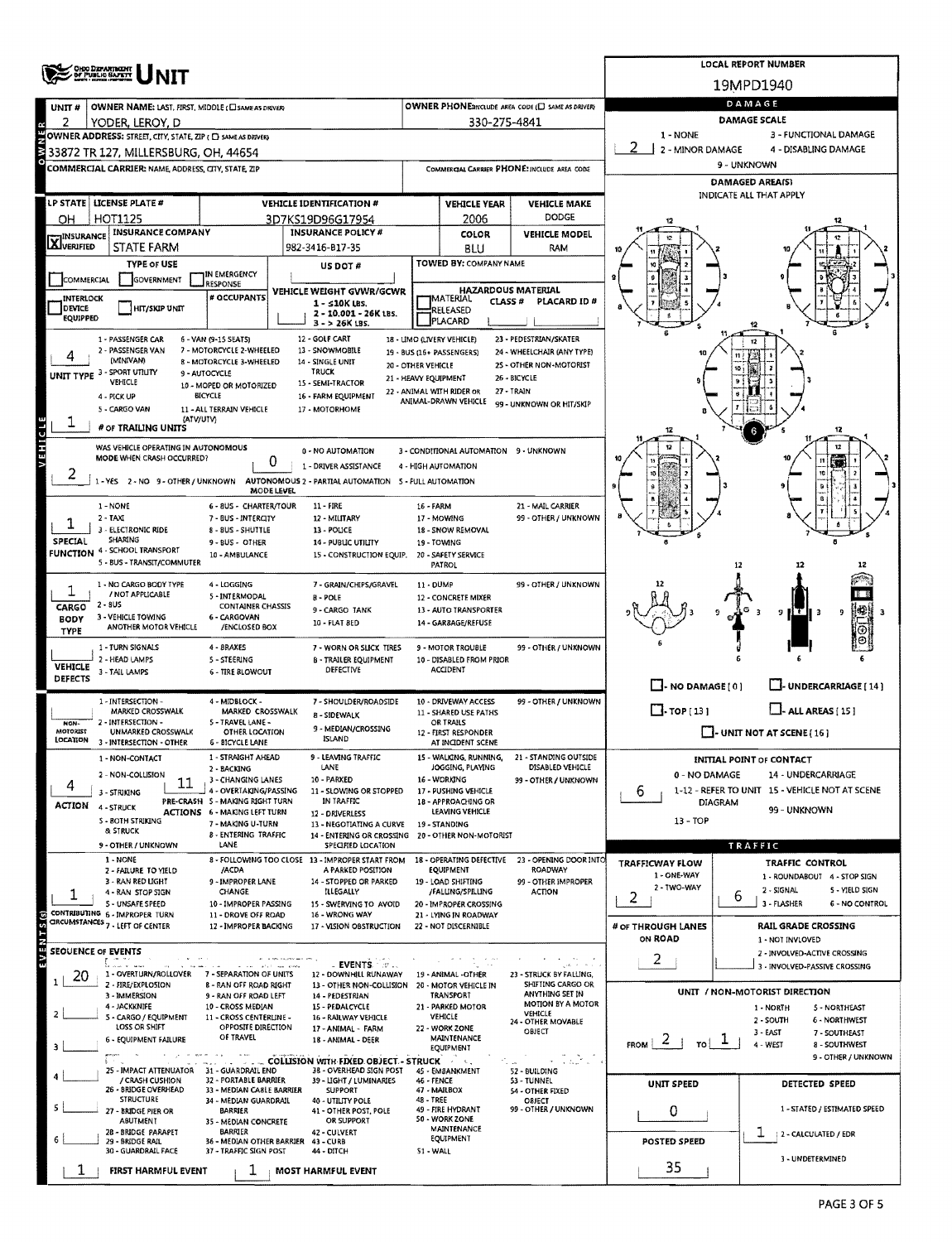|                 |                                                                                                                                                                                                                                     | <b>SERRICH MOTORIST / NON-MOTORIST</b>                                                                                                                                                              |                                                 |                   |                                              |                              |                                                      |                                                           | <b>LOCAL REPORT NUMBER</b><br>19MPD1940                           |                                                                                                   |                                                     |                                                                 |                                |                                                    |                                          |                                    |
|-----------------|-------------------------------------------------------------------------------------------------------------------------------------------------------------------------------------------------------------------------------------|-----------------------------------------------------------------------------------------------------------------------------------------------------------------------------------------------------|-------------------------------------------------|-------------------|----------------------------------------------|------------------------------|------------------------------------------------------|-----------------------------------------------------------|-------------------------------------------------------------------|---------------------------------------------------------------------------------------------------|-----------------------------------------------------|-----------------------------------------------------------------|--------------------------------|----------------------------------------------------|------------------------------------------|------------------------------------|
|                 | UNIT#                                                                                                                                                                                                                               | NAME: LAST, FIRST, MIDDLE                                                                                                                                                                           |                                                 |                   |                                              |                              |                                                      |                                                           |                                                                   |                                                                                                   | DATE OF BIRTH<br>AGE<br><b>GENDER</b>               |                                                                 |                                |                                                    |                                          |                                    |
|                 | 1                                                                                                                                                                                                                                   | DEIBEL, MARY, LOU                                                                                                                                                                                   |                                                 |                   |                                              |                              |                                                      |                                                           |                                                                   |                                                                                                   |                                                     | 61<br>03/19/1958                                                |                                |                                                    |                                          |                                    |
|                 |                                                                                                                                                                                                                                     | ADDRESS: STREET, CITY, STATE, ZIP                                                                                                                                                                   |                                                 |                   |                                              |                              |                                                      |                                                           |                                                                   |                                                                                                   | <b>CONTACT PHONE - INCLUDE AREA CODE</b>            |                                                                 |                                |                                                    |                                          |                                    |
|                 |                                                                                                                                                                                                                                     | 1061 MAPLE AVE NW, NEW PHILADELPHIA, OH, 44663<br>330-243-6232                                                                                                                                      |                                                 |                   |                                              |                              |                                                      |                                                           |                                                                   |                                                                                                   |                                                     |                                                                 |                                |                                                    |                                          |                                    |
| <b>AOM-MOAN</b> | <b>INJURIES INJURED</b>                                                                                                                                                                                                             | SAFETY EQUIPMENT<br>INJURED TAKEN TO: MEDICAL FACILITY (NAME, CITY)<br><b>EMS AGENCY (NAME)</b><br>USED<br><b>TAKEN</b>                                                                             |                                                 |                   |                                              |                              |                                                      |                                                           |                                                                   | <b>SEATING</b><br>AIR BAG USAGE<br><b>EJECTION</b><br>1DOT-COMPLIANT<br>POSITION                  |                                                     |                                                                 |                                | <b>TRAPPED</b>                                     |                                          |                                    |
|                 | 5                                                                                                                                                                                                                                   | BY<br>111                                                                                                                                                                                           |                                                 |                   |                                              |                              |                                                      |                                                           | 99                                                                | <b>IMC HELMET</b><br>1<br>1                                                                       |                                                     |                                                                 | 1<br>1                         |                                                    |                                          |                                    |
| <b>OTORIST</b>  |                                                                                                                                                                                                                                     | OL STATE OPPERATOR LICENSE NUMBER                                                                                                                                                                   |                                                 |                   |                                              | OFFENSE CHARGED              |                                                      | LOCAL<br>CODE                                             | <b>OFFENSE DESCRIPTION</b>                                        |                                                                                                   |                                                     |                                                                 |                                | <b>CITATION NUMBER</b>                             |                                          |                                    |
|                 | OН                                                                                                                                                                                                                                  | RO445849                                                                                                                                                                                            |                                                 |                   |                                              |                              |                                                      |                                                           |                                                                   |                                                                                                   |                                                     |                                                                 |                                |                                                    |                                          |                                    |
|                 | OL CLASS                                                                                                                                                                                                                            | <b>ENDORSEMENT</b>                                                                                                                                                                                  | <b>RESTRICTION SELECT UP TO 3</b>               | <b>DRIVER</b>     | <b>DISTRACTED</b>                            |                              | ALCOHOL / DRUG SUSPECTED                             |                                                           | CONDITION                                                         | <b>STATUS</b>                                                                                     | <b>ALCOHOL TEST</b><br><b>TYPE</b>                  | VALUE                                                           | <b>STATUS</b>                  | TYPE                                               | <b>DRUG TEST(S)</b>                      | RESULTS SELECT UP TO 4             |
|                 | 4                                                                                                                                                                                                                                   |                                                                                                                                                                                                     |                                                 | $BY_1$            |                                              | ALCOHOL<br><b>OTHER DRUG</b> | <b>MARLIUANA</b>                                     |                                                           | 1                                                                 | 1                                                                                                 | 1                                                   |                                                                 | 1                              | 1                                                  |                                          |                                    |
|                 | UNIT #                                                                                                                                                                                                                              | NAME: LAST, FIRST, MIDDLE                                                                                                                                                                           |                                                 |                   |                                              |                              |                                                      |                                                           |                                                                   |                                                                                                   |                                                     | DATE OF BIRTH                                                   |                                |                                                    | AGE                                      | <b>GENDER</b>                      |
|                 | $\overline{2}$                                                                                                                                                                                                                      | YODER, LEROY, D                                                                                                                                                                                     |                                                 |                   |                                              |                              |                                                      |                                                           |                                                                   |                                                                                                   |                                                     | 05/15/1997                                                      |                                |                                                    | 22.                                      | м                                  |
|                 |                                                                                                                                                                                                                                     | <b>ADDRESS: STREET, CITY, STATE, ZIP</b>                                                                                                                                                            |                                                 |                   |                                              |                              |                                                      |                                                           |                                                                   |                                                                                                   |                                                     | <b>CONTACT PHONE - INCLUDE AREA CODE</b>                        |                                |                                                    |                                          |                                    |
|                 |                                                                                                                                                                                                                                     |                                                                                                                                                                                                     | 33872 TR 127, MILLERSBURG, OH, 44654            |                   |                                              |                              |                                                      |                                                           |                                                                   |                                                                                                   | 330-275-4841                                        |                                                                 |                                |                                                    |                                          |                                    |
| W-NON-N         | <b>INJURIES INJURED</b>                                                                                                                                                                                                             | TAKEN                                                                                                                                                                                               | <b>EMS AGENCY (NAME)</b>                        |                   |                                              |                              | <b>INJURED TAKEN TO: MEDICAL FAGUIY (NAME, CITY)</b> |                                                           | SAFETY EQUIPMENT<br>USED                                          |                                                                                                   | <b>DOT-COMPLIANT</b>                                | <b>SEATING</b><br>POSITION                                      |                                | AIR BAG USAGE<br><b>EJECTION</b><br><b>TRAPPED</b> |                                          |                                    |
|                 | 5                                                                                                                                                                                                                                   | BY<br>$^{11}$                                                                                                                                                                                       |                                                 |                   |                                              |                              |                                                      |                                                           | 99                                                                |                                                                                                   | <b>MC HELMET</b>                                    | 1                                                               |                                | 1<br>1<br>1                                        |                                          |                                    |
|                 |                                                                                                                                                                                                                                     | OL STATE OPERATOR LICENSE NUMBER                                                                                                                                                                    |                                                 |                   |                                              | OFFENSE CHARGED              |                                                      | LOCAL<br>CODE                                             | OFFENSE DESCRIPTION                                               |                                                                                                   |                                                     |                                                                 |                                | <b>CITATION NUMBER</b>                             |                                          |                                    |
|                 | OН                                                                                                                                                                                                                                  | UU357349                                                                                                                                                                                            |                                                 |                   |                                              |                              |                                                      |                                                           |                                                                   |                                                                                                   |                                                     |                                                                 |                                |                                                    |                                          |                                    |
|                 | OL CLASS                                                                                                                                                                                                                            | <b>ENDORSEMENT</b>                                                                                                                                                                                  | <b>RESTRICTION SELECT UP TO 3</b>               | <b>DRIVER</b>     |                                              | DISTRACTED   ALCOHOL         | ALCOHOL / DRUG SUSPECTED<br>MARUUANA                 |                                                           | <b>CONDITION</b>                                                  | <b>STATUS</b>                                                                                     | <b>ALCOHOL TEST</b><br>TYPE                         | VALUE                                                           | <b>STATUS</b>                  | TYPE                                               | DRUG TEST(S)                             | RESULTS SELECT UP TO 4             |
|                 | 4                                                                                                                                                                                                                                   |                                                                                                                                                                                                     |                                                 | $18Y_1$           |                                              | <b>OTHER DRUG</b>            |                                                      |                                                           | 1                                                                 | 1                                                                                                 | 1                                                   |                                                                 | 1                              | 1                                                  |                                          |                                    |
|                 | UNIT #                                                                                                                                                                                                                              | NAME: LAST, FIRST, MIDDLE                                                                                                                                                                           |                                                 |                   |                                              |                              |                                                      |                                                           |                                                                   |                                                                                                   |                                                     | DATE OF BIRTH                                                   |                                |                                                    | AGE                                      | <b>GENDER</b>                      |
|                 |                                                                                                                                                                                                                                     |                                                                                                                                                                                                     |                                                 |                   |                                              |                              |                                                      |                                                           |                                                                   |                                                                                                   |                                                     |                                                                 |                                |                                                    |                                          |                                    |
|                 |                                                                                                                                                                                                                                     | <b>ADDRESS: STREET, CITY, STATE, ZIP</b>                                                                                                                                                            |                                                 |                   |                                              |                              |                                                      |                                                           |                                                                   | <b>CONTACT PHONE - INCLUDE AREA CODE</b>                                                          |                                                     |                                                                 |                                |                                                    |                                          |                                    |
|                 |                                                                                                                                                                                                                                     |                                                                                                                                                                                                     |                                                 |                   |                                              |                              |                                                      |                                                           |                                                                   |                                                                                                   |                                                     |                                                                 |                                |                                                    |                                          |                                    |
| <b>N-NON</b>    | INJURIES INJURED                                                                                                                                                                                                                    | <b>TAKEN</b>                                                                                                                                                                                        | <b>EMS AGENCY (NAME)</b>                        |                   |                                              |                              | INJURED TAKEN TO: MEDICAL FACILITY (NAME, CITY)      |                                                           | SAFETY EQUIPMENT<br>USED                                          |                                                                                                   | DOT-COMPLIANT                                       | <b>SEATING</b><br>POSITION                                      |                                |                                                    |                                          | AIR BAG USAGE   EJECTION   TRAPPED |
|                 |                                                                                                                                                                                                                                     | BY                                                                                                                                                                                                  |                                                 |                   |                                              |                              |                                                      |                                                           |                                                                   |                                                                                                   | <b>IMC HELMET</b><br><b>CITATION NUMBER</b>         |                                                                 |                                |                                                    |                                          |                                    |
| <b>TSIROLO</b>  | OL STATE                                                                                                                                                                                                                            | <b>OPERATOR LICENSE NUMBER</b>                                                                                                                                                                      |                                                 |                   |                                              | OFFENSE CHARGED              |                                                      | LOCAL<br>CODE                                             | <b>OFFENSE DESCRIPTION</b>                                        |                                                                                                   |                                                     |                                                                 |                                |                                                    |                                          |                                    |
|                 | OL CLASS                                                                                                                                                                                                                            | ENDORSEMENT                                                                                                                                                                                         | <b>RESTRICTION SELECT UP TO 3</b>               | <b>DRIVER</b>     |                                              |                              | ALCOHOL / DRUG SUSPECTED                             |                                                           | <b>CONDITION</b>                                                  | <b>ALCOHOL TEST</b><br><b>DRUG TEST(S)</b>                                                        |                                                     |                                                                 |                                |                                                    |                                          |                                    |
|                 |                                                                                                                                                                                                                                     |                                                                                                                                                                                                     |                                                 | BY                | <b>DISTRACTED</b>                            | ALCOHOL                      | MARUUANA                                             |                                                           |                                                                   | <b>STATUS</b>                                                                                     | TYPE                                                | VALUE                                                           | <b>STATUS</b>                  | <b>TYPE</b>                                        |                                          | RESULTS SELECT UP TO 4             |
|                 |                                                                                                                                                                                                                                     |                                                                                                                                                                                                     |                                                 |                   |                                              | OTHER DRUG                   |                                                      |                                                           |                                                                   |                                                                                                   |                                                     |                                                                 |                                |                                                    |                                          |                                    |
|                 |                                                                                                                                                                                                                                     | <b>IN HIRIFS</b>                                                                                                                                                                                    | <b>SEATING POSITION</b>                         |                   | AIR RAG<br>1 - NOT DEPLOYED                  |                              | OL CLASS.                                            |                                                           | OL RESTRICTION(S) DRIVER DISTRACTION                              |                                                                                                   |                                                     |                                                                 |                                |                                                    | <b>TEST STATUS</b>                       |                                    |
|                 | 1 - FATAL<br>2 - SUSPECTED SERIOUS                                                                                                                                                                                                  |                                                                                                                                                                                                     | 1 - FRONT - LEFT SIDE<br>(MOTORCYCLE DRIVER)    |                   | 2 - DEPLOYED FRONT<br>3 - DEPLOYED SIDE      |                              | 1 - CLASS A<br>2 - CLASS B.                          |                                                           | 1 - ALCOHOL INTERLOCK<br><b>DEVICE</b>                            |                                                                                                   |                                                     | - NOT DISTRACTED.<br>- MANUALLY OPERATING AN'                   |                                |                                                    | :1 - None Given.<br>2 - TEST REFUSED     |                                    |
|                 | INJURY<br>3 - SUSPECTED MINOR                                                                                                                                                                                                       |                                                                                                                                                                                                     | - FRONT - MIDDLE<br>- FRONT - RIGHT SIDE        | <b>FRONT/SIDE</b> | 4 - DEPLOYED BOTH                            |                              | - CLASS C                                            |                                                           | - CDLINTRASTATE ONLY<br>3 - CORRECTIVE LENSES                     | <b>ELECTRONIC</b><br>3 – TEST GIVEN.<br>COMMUNICATION DEVICE-<br>CONTAMINATED SAMPLE              |                                                     |                                                                 |                                |                                                    |                                          |                                    |
|                 | INJURY<br>4 - POSSIBLE INJURY                                                                                                                                                                                                       |                                                                                                                                                                                                     | - SECOND - LEFT SIDE<br>(MOTORCYCLE PASSENGER)  |                   | 5 - NOT APPLICABLE<br>9 - DEPLOYMENT UNKNOWN |                              | 4 - REGULAR CLASS<br>$(OHIO = D)$                    |                                                           | 14 - FARM WAIVER<br>-S - EXCEPT CLASS A BUS<br>6 - EXCEPT CLASS A | (TEXTING, TYPING;<br>/ UNÚSABLE<br><b>DIALING</b><br>4 - TEST GIVEN, 1<br>- TALKING ON HANDS-FREE |                                                     |                                                                 |                                |                                                    |                                          |                                    |
|                 | 5 - NO APPARENT INJURY                                                                                                                                                                                                              |                                                                                                                                                                                                     | }5 - SECOND°- MIDDLE<br>6 - SECOND - RIGHT SIDE |                   |                                              |                              | .' 5 - M/C MOPED ONLY                                |                                                           | & CLASS B BUS<br>EXCEPT TRACTOR-TRAILER                           |                                                                                                   |                                                     | COMMUNICATION DEVICE<br>TALKING ON HAND-HELD                    |                                | 5 - TEST GIVEN,                                    | <b>RESULTS KNOWN</b>                     |                                    |
|                 |                                                                                                                                                                                                                                     | <b>INJURIES TAKEN BY</b>                                                                                                                                                                            | 7 - THIRD - LEFT SIDE.<br>(MOTORCYCLE SIDE CAR) |                   | EJECTION                                     |                              | 6 - No valid ol                                      |                                                           | INTERMEDIATE LICENSE<br><b>RESTRICTIONS</b>                       |                                                                                                   |                                                     | COMMUNICATION DEVICE<br>- OTHER ACTIVITY WITH AN                |                                |                                                    | RESULTS UNKNOWN                          | <b>ALCOHOL TEST TYPE</b>           |
|                 |                                                                                                                                                                                                                                     | 1-NOT EJECTED<br>THIRD - MIDDLE<br>2 - PARTIALLY EJECTED<br>1 - NOT TRANSPORTED<br><b>OL ENDORSEMENT</b><br>9 - THIRD - RIGHT SIDE<br><b>3-TOTALLY EJECTED</b>                                      |                                                 |                   |                                              |                              |                                                      |                                                           | LEARNER'S PERMIT<br><b>RESTRICTIONS :</b>                         |                                                                                                   |                                                     | ELECTRONIC DEVICE!<br>6 <sup>5</sup> PASSENGER                  |                                | 1 - NONE<br>82 - BLOOD                             |                                          |                                    |
|                 | 2 - EMS                                                                                                                                                                                                                             | <b>/TREATED AT SCENE.</b><br>10 - SLEEPER SECTION<br>i H - HAZMAT<br>4 - NOT APPLICABLE<br>OF TRUCK CAB<br>ONLY <sup>*</sup>                                                                        |                                                 |                   |                                              |                              |                                                      | 10 - LIMITED TO DAYLIGHT                                  |                                                                   |                                                                                                   | <b>17 - OTHER DISTRACTION</b><br>INSIDE THE VEHICLE |                                                                 | 3 URINE                        |                                                    |                                          |                                    |
|                 | 3 - POLICE                                                                                                                                                                                                                          | M - MOTORCYCLE<br>: 11 - PASSENGER IN<br>$_2$ 11 - LIMITED TO EMPLOYMENT<br>TRAPPED<br>OTHER ENCLOSED CARGO<br>P - PASSENGER<br>12 - LIMITED - OTHER<br>1 - NOT TRAPPED<br>AREA (NON-TRAILING UNIT. |                                                 |                   |                                              |                              |                                                      |                                                           |                                                                   |                                                                                                   | <b>B-OTHER DISTRACTION</b><br>OUTSIDE THE VEHICLE.  |                                                                 | 4 - BREATH<br><b>S 4 OTHER</b> |                                                    |                                          |                                    |
|                 | 9'- OTHER / UNKNOWN<br>9 - OTHER / UNKNOWN<br>13 - MECHANICAL DEVICES<br>N TANKER<br>2 - EXTRICATED BY<br>DRUG<br>BUS, PICK-UP WITH CAPI<br>(SPECIAL BRAKES, HAND<br>CONDITION<br>2- PASSENGER IN<br>$1 -$ NONE<br>MECHANICAL MEANS |                                                                                                                                                                                                     |                                                 |                   |                                              |                              |                                                      |                                                           |                                                                   | TEST TYPE                                                                                         |                                                     |                                                                 |                                |                                                    |                                          |                                    |
|                 | Q - MOTOR SCOOTER<br>CONTROLS, OR OTHER.<br><b>SAFETY EQUIPMENT</b><br>UNENCLOSED CARGO AREA 3 FREED BY<br>R - THREE-WHEEL<br>1 - NONE USED **<br>13 - TRAILING UNIT<br>NON-MECHANICAL MEANS                                        |                                                                                                                                                                                                     |                                                 |                   |                                              |                              |                                                      | <b>ADAPTIVE DEVICES)</b><br>14 - MILITARY VEHICLES ONLY : |                                                                   |                                                                                                   | 1. APPARENTLY NORMAL<br>2 PHYSICAL IMPAIRMENT       |                                                                 | $2 - 8$ LOOD<br>3 - URINE      |                                                    |                                          |                                    |
|                 | USED                                                                                                                                                                                                                                | MOTORCYCLE<br>2 - SHOULDER BELT ONLY<br>14 - RIDING ON VEHICLE<br>15 - MOTOR VEHICLES !<br>S - SCHOOL BUS<br>EXTERIOR<br><b>WITHOUT AIR BRAKES</b>                                                  |                                                 |                   |                                              |                              |                                                      |                                                           |                                                                   | 3 - EMOTIONAL (E.G.,<br>· DEPRESSED, ANGRY,                                                       |                                                     | 4 - OTHER                                                       |                                |                                                    |                                          |                                    |
|                 |                                                                                                                                                                                                                                     | 3 - LAP BELT ONLY LISED<br>(NON-TRAILING UNIT)<br>T - DOUBLE'S TRIPLE<br>15 - NON-MOTORIST<br>4 - SHOULDER & LAP BELT                                                                               |                                                 |                   |                                              |                              |                                                      | 16 - OUTSIDE MIRROR.<br>17 - PROSTHETIC AID.              |                                                                   | 4 - ILLNESS                                                                                       | DISTURBED)                                          |                                                                 |                                | 1 - AMPHETAMINES                                   | <b>DRUG TEST RESULT(S)</b>               |                                    |
|                 | <b>USED</b>                                                                                                                                                                                                                         | 5 - CHILD RESTRAINT SYSTEM                                                                                                                                                                          | 99 - OTHER / UNKNOWN                            |                   |                                              |                              | TRAILERS-<br>K - TANKER / HAZMAT                     |                                                           | -18 - OTHER <sup>:</sup>                                          |                                                                                                   |                                                     | 5 - FELL ASLEEP, FAINTED,<br><b>FATIGUED, ETC.</b>              |                                |                                                    | 2 - BARBITURATES`<br>3 - BENZODIAZEPINES |                                    |
|                 | - FORWARD FACING                                                                                                                                                                                                                    | 6 - CHILD RESTRAINT SYSTEM                                                                                                                                                                          |                                                 |                   |                                              |                              | <b>GENDER</b>                                        |                                                           |                                                                   |                                                                                                   |                                                     | 6 - UNDER THE INFLUENCE OF<br><b>MEDICATIONS / DRUGS / 4848</b> |                                | $^{\circ}$ 5 - Cocaine $^{\circ}$                  | 4 - CANNABINOIDS                         |                                    |
|                 | - REAR FACTING<br>7 - BOOSTER SEAT-                                                                                                                                                                                                 |                                                                                                                                                                                                     |                                                 |                   |                                              |                              | F - FEMALE                                           |                                                           |                                                                   |                                                                                                   |                                                     | <b>ALCOHOL</b><br>9 - OTHER / UNKNOWN                           |                                | - OTHER                                            | 6 - OPIATES / OPIOIDS                    |                                    |
|                 | 8 - HELMET USED.                                                                                                                                                                                                                    | 9 - PROTECTIVE PADS USED                                                                                                                                                                            |                                                 |                   |                                              |                              | M - MALE                                             |                                                           |                                                                   |                                                                                                   |                                                     |                                                                 |                                |                                                    | - NEGATIVE RESULTS                       |                                    |
|                 | (ELBOWS, KNEES, ETC)<br>10 - REFLECTIVE CLOTHING                                                                                                                                                                                    |                                                                                                                                                                                                     |                                                 |                   |                                              |                              | U - OTHER ZUNKNOWN                                   |                                                           |                                                                   |                                                                                                   |                                                     |                                                                 |                                |                                                    |                                          |                                    |
|                 | : / BICYCLE ONLY                                                                                                                                                                                                                    | 11 - LIGHTING PEDESTRIAN                                                                                                                                                                            |                                                 |                   |                                              |                              |                                                      |                                                           |                                                                   |                                                                                                   |                                                     |                                                                 |                                |                                                    |                                          |                                    |
|                 | 199 - OTHER / UNKNOWN                                                                                                                                                                                                               |                                                                                                                                                                                                     |                                                 |                   |                                              |                              |                                                      |                                                           |                                                                   |                                                                                                   |                                                     |                                                                 |                                |                                                    |                                          |                                    |

 $\mathcal{A}$ 

 $\chi_{\rm{max}}$ 

 $\bar{\mathcal{A}}$